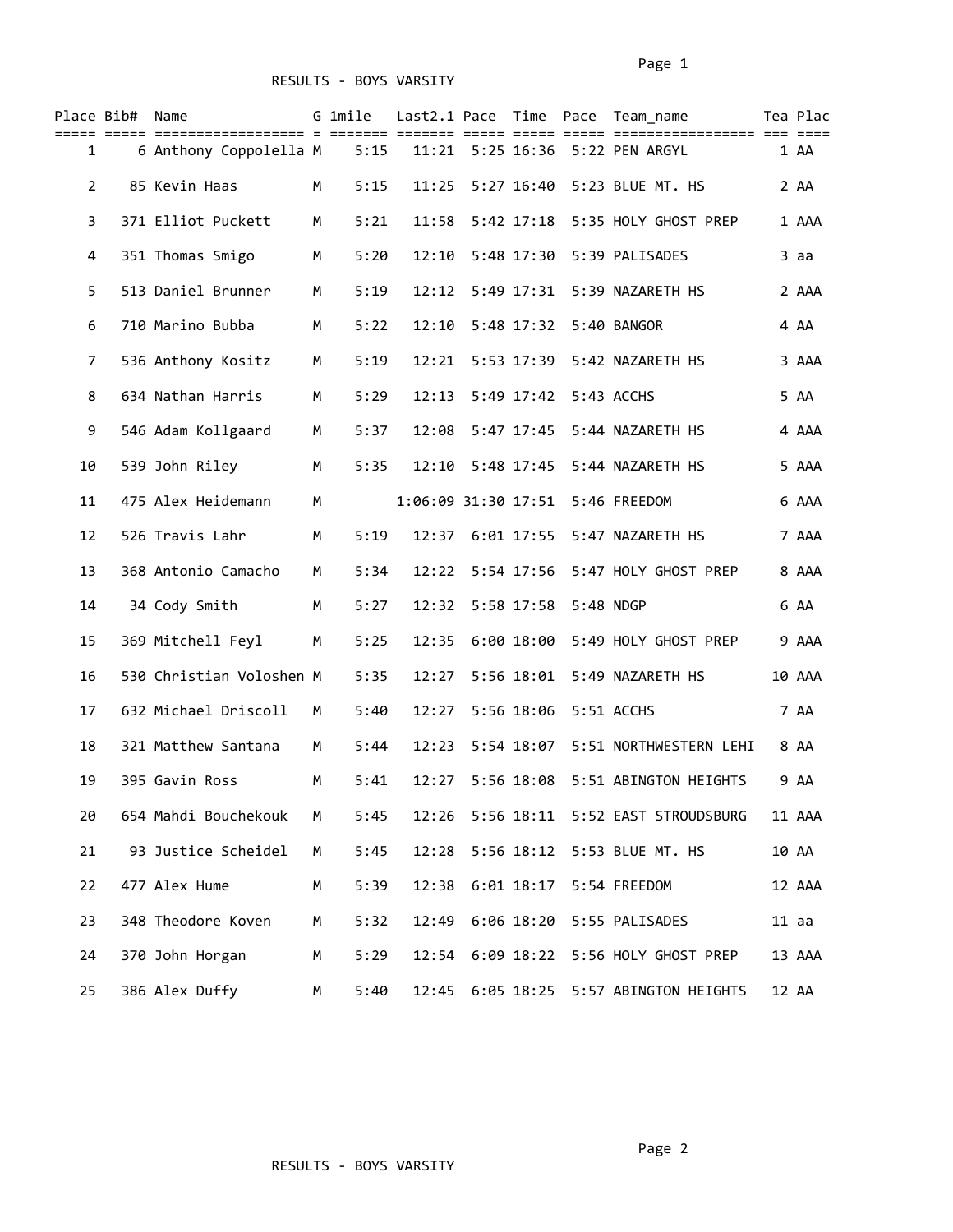|    | Place Bib# Name |                      |   | G 1mile<br>==== == |       |  |                             | Last2.1 Pace Time Pace Team name                |       | Tea Plac |
|----|-----------------|----------------------|---|--------------------|-------|--|-----------------------------|-------------------------------------------------|-------|----------|
| 26 |                 | 91 Colin Phipps      | M | 5:35               |       |  |                             | 12:51 6:07 18:26 5:57 BLUE MT. HS               |       | 13 AA    |
| 27 |                 | 8 Nathan Debellis    | М | 5:45               | 12:43 |  |                             | 6:04 18:28    5:58    PEN ARGYL                 |       | 14 AA    |
| 28 |                 | 480 Matt Parkin      | М | 5:41               | 12:50 |  |                             | 6:07 18:31 5:59 FREEDOM                         |       | 14 AAA   |
| 29 |                 | 323 Cole Chukoskie   | М | 5:49               |       |  |                             | 12:46   6:05   18:35   6:00   NORTHWESTERN LEHI |       | 15 AA    |
| 30 |                 | 330 Rj Zack          | M | 5:51               |       |  |                             | 12:49 6:07 18:39 6:01 NORTHWESTERN LEHI         |       | 16 AA    |
| 31 |                 | 517 Cameron Koch     | M | 5:40               |       |  |                             | 13:02 6:13 18:42 6:02 NAZARETH HS               |       | 15 AAA   |
| 32 |                 | 38 Declan Fitzgerald | M | 5:28               | 13:20 |  | 6:21 18:47 6:04 NDGP        |                                                 |       | 17 AA    |
| 33 |                 | 337 Joseph Chukoskie | M | 5:54               | 12:56 |  |                             |                                                 | 18 AA |          |
| 34 |                 | 478 Eric Mann        | M | 5:52               | 13:01 |  |                             | 6:12 18:52 6:05 FREEDOM                         |       | 16 AAA   |
| 35 |                 | 334 Joseph Pleban    | М | 5:45               | 13:08 |  |                             | 6:16 18:53 6:06 NORTHWESTERN LEHI               |       | 19 AA    |
| 36 |                 | 98 Ian Harris        | М | 5:46               | 13:08 |  |                             | 6:15 18:53 6:06 BLUE MT. HS                     | 20 AA |          |
| 37 |                 | 780 Jack Blobe       | М | 5:47               |       |  | 13:09 6:16 18:55 6:06 MA    |                                                 |       | 1 A      |
| 38 |                 | 635 Charlie Haring   | M | 5:48               |       |  | 13:14 6:18 19:02 6:09 ACCHS |                                                 | 21 AA |          |
| 39 |                 | 92 Tanner Rabenstein | M | 5:54               | 13:09 |  |                             | 6:16 19:03 6:09 BLUE MT. HS                     | 22 AA |          |
| 40 |                 | 37 Owen Fitzgerald   | M | 5:38               |       |  | 13:25 6:24 19:03 6:09 NDGP  |                                                 | 23 AA |          |
| 41 |                 | 711 Mike Coleman     | M | 5:56               | 13:09 |  |                             | 6:16 19:05 6:10 BANGOR                          | 24 AA |          |
| 42 |                 | 854 Jared Thomason   | М | 6:01               | 13:09 |  |                             | 6:16 19:09 6:11 NORTHERN LEHIGH H               | 25 AA |          |
| 43 |                 | 328 Nathan Vincent   | М | 5:56               | 13:15 |  |                             | 6:19 19:10 6:11 NORTHWESTERN LEHI               | 26 AA |          |
| 44 |                 | 10 Joshua Deremer    | М | 5:46               | 13:26 |  |                             | 6:24 19:12 6:12 PEN ARGYL                       | 27 AA |          |
| 45 |                 | 36 Austin Karwacki   | M | 5:45               | 13:28 |  | 6:25 19:13    6:12    NDGP  |                                                 |       | 28 AA    |
| 46 |                 | 790 Mason Tran       | М | 5:47               |       |  | 13:29 6:26 19:16 6:13 MA    |                                                 |       | 2A       |
| 47 |                 | 636 Marko Popovic    | M | 5:58               | 13:19 |  |                             | 6:21 19:16 6:13 ACCHS                           |       | 29 AA    |
| 48 |                 | 373 Paul Watkins     | M | 5:52               | 13:25 |  |                             |                                                 |       | 17 AAA   |
| 49 |                 | 94 Brian Sherry      | M | 5:46               |       |  |                             | 13:32 6:27 19:18 6:14 BLUE MT. HS               |       | 30 AA    |
| 50 |                 | 316 Samuel Bower     | M | 5:51               |       |  |                             | 13:34 6:28 19:24 6:16 NORTHWESTERN LEHI         |       | 31 AA    |

Page 3 and 2012 and 2012 and 2012 and 2012 and 2012 and 2012 and 2012 and 2012 and 2012 and 2012 and 2012 and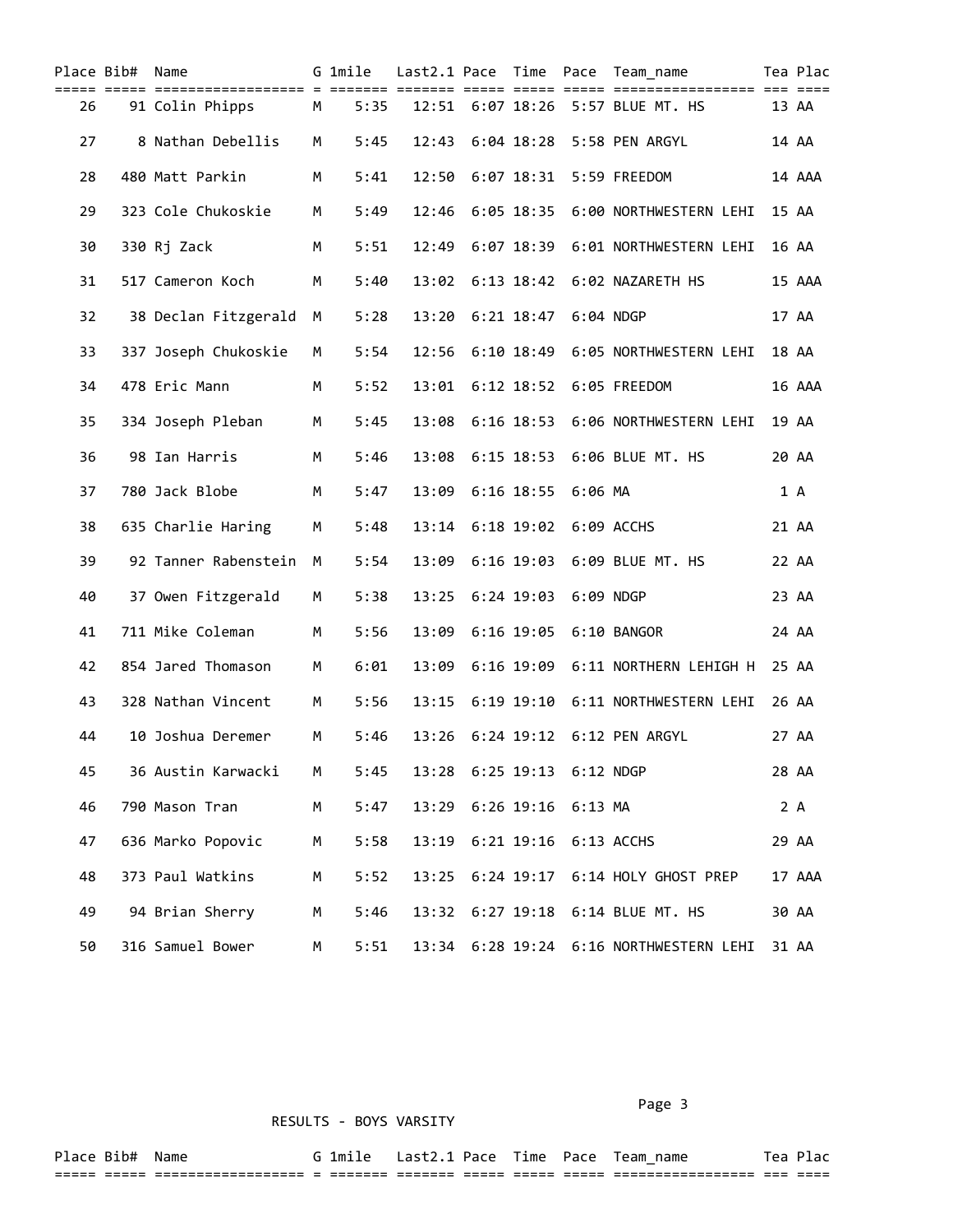| 51 | 214 Daniel Lawrence   | М | 5:48 | 13:42                           | 6:32 19:29 6:17 PMW         |                                        | 18 AAA |  |
|----|-----------------------|---|------|---------------------------------|-----------------------------|----------------------------------------|--------|--|
| 52 | 9 Ryan Debellis       | M | 6:05 | 13:25                           |                             | 6:24 19:30 6:18 PEN ARGYL              | 32 AA  |  |
| 53 | 35 Bryson Vaughn      | M | 5:50 | 13:41                           | 6:31 19:31 6:18 NDGP        |                                        | 33 AA  |  |
| 54 | 12 Blake Gill         | M | 6:05 | 13:26                           |                             | 6:24 19:31 6:18 PEN ARGYL              | 34 AA  |  |
| 55 | 758 Ryan Bailor       | M | 6:00 | 13:38                           |                             | 6:30 19:38    6:20 JIM THORPE          | 35 AA  |  |
| 56 | 41 Chad Albanese      | M | 5:55 |                                 | 13:44 6:32 19:38 6:20 NDGP  |                                        | 36 AA  |  |
| 57 | 89 Colby Petrizzo     | М | 5:46 |                                 |                             | 13:53 6:37 19:38 6:20 BLUE MT. HS      | 37 AA  |  |
| 58 | 637 Sam Sharpe        | M | 5:57 |                                 | 13:44 6:33 19:41 6:21 ACCHS |                                        | 38 AA  |  |
| 59 | 783 Jacob Farr        | M | 6:01 | 13:41                           | 6:31 19:41 6:21 MA          |                                        | 3 A    |  |
| 60 | 372 Joseph Smith      | M | 5:53 | 13:50                           |                             | 6:36 19:43 6:22 HOLY GHOST PREP        | 19 AAA |  |
| 61 | 347 Mitchell Campbell | M | 5:48 | 14:00                           |                             | 6:40 19:47 6:23 PALISADES              | 39 aa  |  |
| 62 | 638 Jimmy Freeman     | M | 5:57 | 13:56                           | 6:38 19:53 6:25 ACCHS       |                                        | 40 AA  |  |
| 63 | 789 Aaron Salen       | M | 5:58 | 13:55                           | 6:38 19:53 6:25 MA          |                                        | 4 A    |  |
| 64 | 4 Jeremy Hojnowski    | M | 5:46 |                                 |                             | 14:12 6:46 19:57 6:26 EAST STROUDSBURG | 20 AAA |  |
| 65 | 892 Jakob Leonard     | M | 6:00 | 14:01                           |                             | 6:41 20:01 6:28 NOTRE DAME JR-SR       | 5 A    |  |
| 66 | 715 Jeffrey Steinert  | M | 6:11 | 13:52                           |                             | 6:36 20:02 6:28 BANGOR                 | 41 AA  |  |
| 67 | 3 Gavin Peregrin      | M | 6:00 | 14:09                           |                             | 6:45 20:09 6:30 EAST STROUDSBURG       | 21 AAA |  |
| 68 | 761 Ridge Snyder      | M | 6:08 |                                 |                             | 14:01 6:41 20:09 6:30 JIM THORPE       | 42 AA  |  |
| 69 | 712 Trever Weidman    | М |      | 1:23:08 39:36 20:10 6:31 BANGOR |                             |                                        | 43 AA  |  |
| 70 | 820 Cole Brown        | М | 5:56 |                                 |                             | 14:21 6:50 20:16 6:33 CATASAUQUA       | 6 A    |  |
| 71 | 391 Damon Martin      | М | 5:57 |                                 |                             | 14:21 6:50 20:18 6:33 ABINGTON HEIGHTS | 44 AA  |  |
| 72 | 713 Jimmy Merklinger  | M | 5:58 |                                 |                             | 14:24 6:52 20:21 6:34 BANGOR           | 45 AA  |  |
| 73 | 470 Dan Bauer         | M | 6:11 |                                 |                             | 14:11 6:46 20:22 6:34 FREEDOM          | 22 AAA |  |
| 74 | 852 Hunter Zehner     | М |      |                                 |                             | 20:22 6:35 NORTHERN LEHIGH H           | 46 AA  |  |
| 75 | 471 Joe Bauer         | М | 6:18 | 14:06                           |                             | 6:43 20:23 6:35 FREEDOM                | 23 AAA |  |

| RESULTS - BOYS VARSITY |                 |                                                              |  |  |  |  |  |  |                                          |       |          |  |
|------------------------|-----------------|--------------------------------------------------------------|--|--|--|--|--|--|------------------------------------------|-------|----------|--|
|                        | Place Bib# Name |                                                              |  |  |  |  |  |  | G 1mile Last2.1 Pace Time Pace Team name |       | Tea Plac |  |
|                        |                 | 76 354 Ben Pentecost M 6:03 14:24 6:52 20:26 6:36 PALISADES  |  |  |  |  |  |  |                                          | 47 aa |          |  |
| 77.                    |                 | 349 Matthew McClintic M 6:02 14:25 6:52 20:26 6:36 PALISADES |  |  |  |  |  |  |                                          | 48 aa |          |  |

Page 4 and the state of the state of the state of the state of the state of the state of the state of the state of the state of the state of the state of the state of the state of the state of the state of the state of the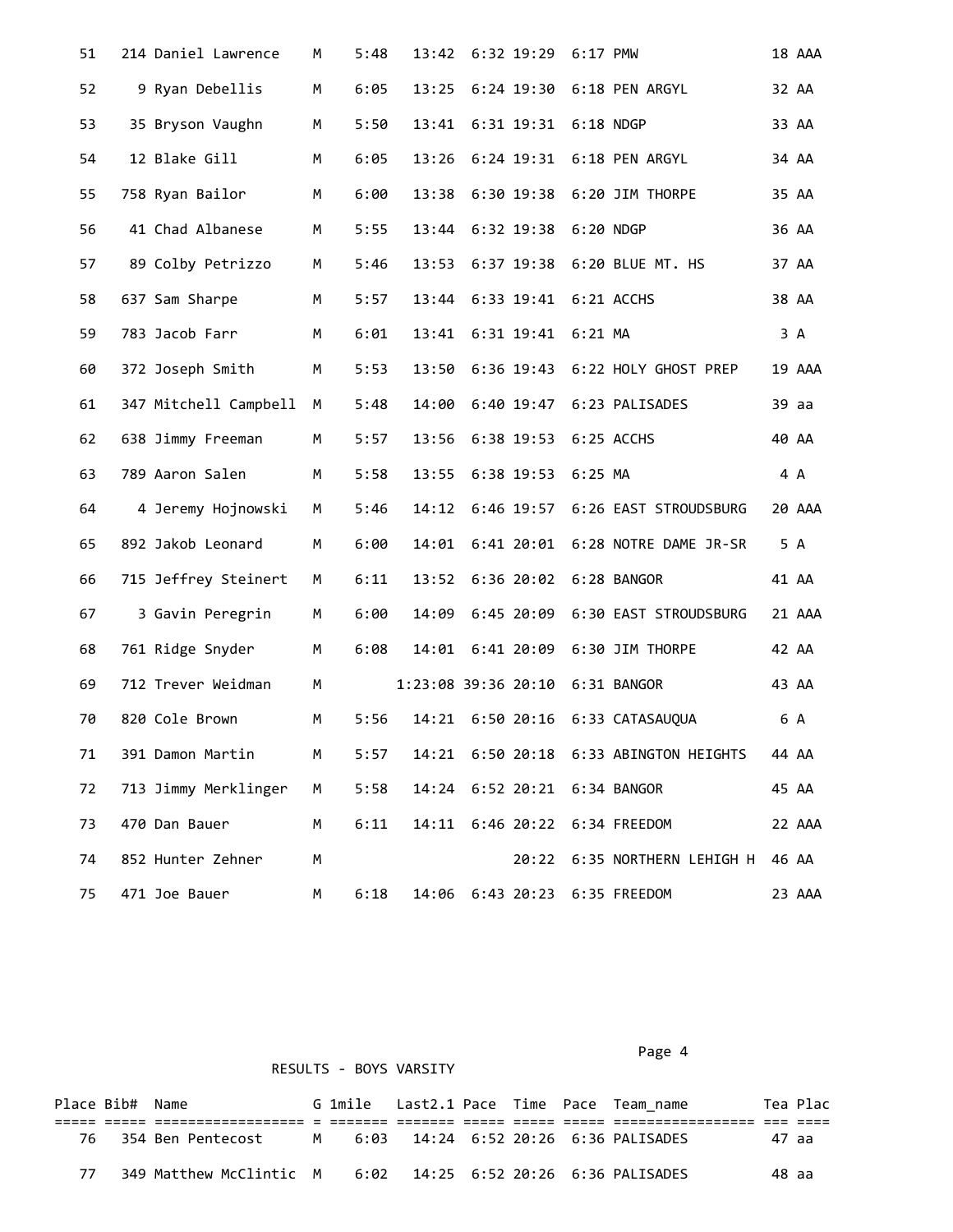| 78  | 352 Cole Smith           | М | 5:59 | 14:28                           |                        |           | 6:54 20:27 6:36 PALISADES              | 49 aa |        |
|-----|--------------------------|---|------|---------------------------------|------------------------|-----------|----------------------------------------|-------|--------|
| 79  | 656 Liam Davis           | М | 5:53 | 14:38                           |                        |           | 6:58 20:30 6:37 EAST STROUDSBURG       |       | 24 AAA |
| 80  | 657 Douglas Doll         | M | 5:59 |                                 |                        |           | 14:32 6:56 20:30 6:37 EAST STROUDSBURG |       | 25 AAA |
| 81  | 350 Liam McDowell        | M | 5:55 | 14:48                           |                        |           | 7:03 20:42 6:41 PALISADES              |       | 50 aa  |
| 82  | 667 Jayden Weaber Heag M |   | 6:07 | 14:43                           |                        |           | 7:01 20:50 6:44 EAST STROUDSBURG       |       | 26 AAA |
| 83  | 661 Jonnathan Robles     | M | 5:53 | 14:59                           |                        |           | 7:08 20:52 6:44 EAST STROUDSBURG       |       | 27 AAA |
| 84  | 393 Tyler Petty          | M | 6:04 | 14:50                           |                        |           | 7:04 20:53 6:45 ABINGTON HEIGHTS       |       | 51 AA  |
| 85  | 383 Noah Bolus           | M | 5:54 | 15:04                           |                        |           | 7:11 20:57 6:46 ABINGTON HEIGHTS       |       | 52 AA  |
| 86  | 18 Hunter Weaver         | M | 6:01 | 14:58                           |                        |           | 7:08 20:58 6:46 PEN ARGYL              |       | 53 AA  |
| 87  | 782 Stephen Ender        | М | 6:11 | 14:55                           | 7:06 21:05             | $6:49$ MA |                                        |       | 7 A    |
| 88  | 714 Henry Hahn           | M |      | 1:24:26 40:13 21:20 6:53 BANGOR |                        |           |                                        |       | 54 AA  |
| 89  | 39 Connor Duffy          | M | 6:04 | 15:24                           | 7:20 21:27 6:56 NDGP   |           |                                        | 55 AA |        |
| 90  | 158 James Bell           | M | 6:00 | 15:29                           | 7:23 21:28             |           | 6:56 POTTSVILLE                        |       | 28 AAA |
| 91  | 760 Ben Seachrist        | М | 6:02 | 15:29                           |                        |           | 7:23 21:30 6:57 JIM THORPE             |       | 56 AA  |
| 92  | 762 Bradyn Thompson      | M | 6:08 | 15:26                           |                        |           | 7:21 21:34 6:58 JIM THORPE             |       | 57 AA  |
| 93  | 716 Zachary Lynch        | М | 6:14 | 15:25                           | 7:21 21:38 6:59 BANGOR |           |                                        |       | 58 AA  |
| 94  | 655 Hunter Cobb          | М | 6:12 | 15:28                           |                        |           | 7:22 21:39 6:59 EAST STROUDSBURG       |       | 29 AAA |
| 95  | 653 Tamer Aly            | M | 6:10 | 15:32                           | 7:24 21:42             |           | 7:00 EAST STROUDSBURG                  |       | 30 AAA |
| 96  | 159 Dean Budwash         | М | 6:44 | 15:04                           | 7:11 21:47             |           | 7:02 POTTSVILLE                        |       | 31 AAA |
| 97  | 2 Dylan Jones            | М | 6:38 | 15:19                           | 7:18 21:56             |           | 7:05 EAST STROUDSBURG                  |       | 32 AAA |
| 98  | 482 Mike Wehbe           | M | 6:41 | 15:21                           | 7:19 22:02             |           | 7:07 FREEDOM                           |       | 33 AAA |
| 99  | 759 James Swartz         | M | 6:00 | 16:04                           | 7:39 22:03             |           | 7:07 JIM THORPE                        |       | 59 AA  |
| 100 | 458 Nick Klapatch        | М | 6:25 | 15:45                           | 7:30 22:09             |           | 7:09 ABINGTON HEIGHTS                  |       | 60 AA  |

Page 5 and 2012 and 2012 and 2012 and 2012 and 2012 and 2012 and 2012 and 2012 and 2012 and 2012 and 2012 and

|     | Place Bib# Name |                                                                                               |  |  |  | G 1mile Last2.1 Pace Time Pace Team name |       | Tea Plac |
|-----|-----------------|-----------------------------------------------------------------------------------------------|--|--|--|------------------------------------------|-------|----------|
|     |                 |                                                                                               |  |  |  |                                          |       |          |
| 101 |                 | 387 Adin Hopkins         M      6:20    15:57   7:36  22:16   7:11 ABINGTON HEIGHTS    61  AA |  |  |  |                                          |       |          |
|     |                 | 102 216 Matt Munoz M 6:09 16:20 7:47 22:29 7:16 PMW                                           |  |  |  |                                          |       | 34 AAA   |
| 103 |                 | 17 Daniel Tomczyk      M      6:18   16:16   7:45 22:33   7:17 PEN ARGYL                      |  |  |  |                                          | 62 AA |          |